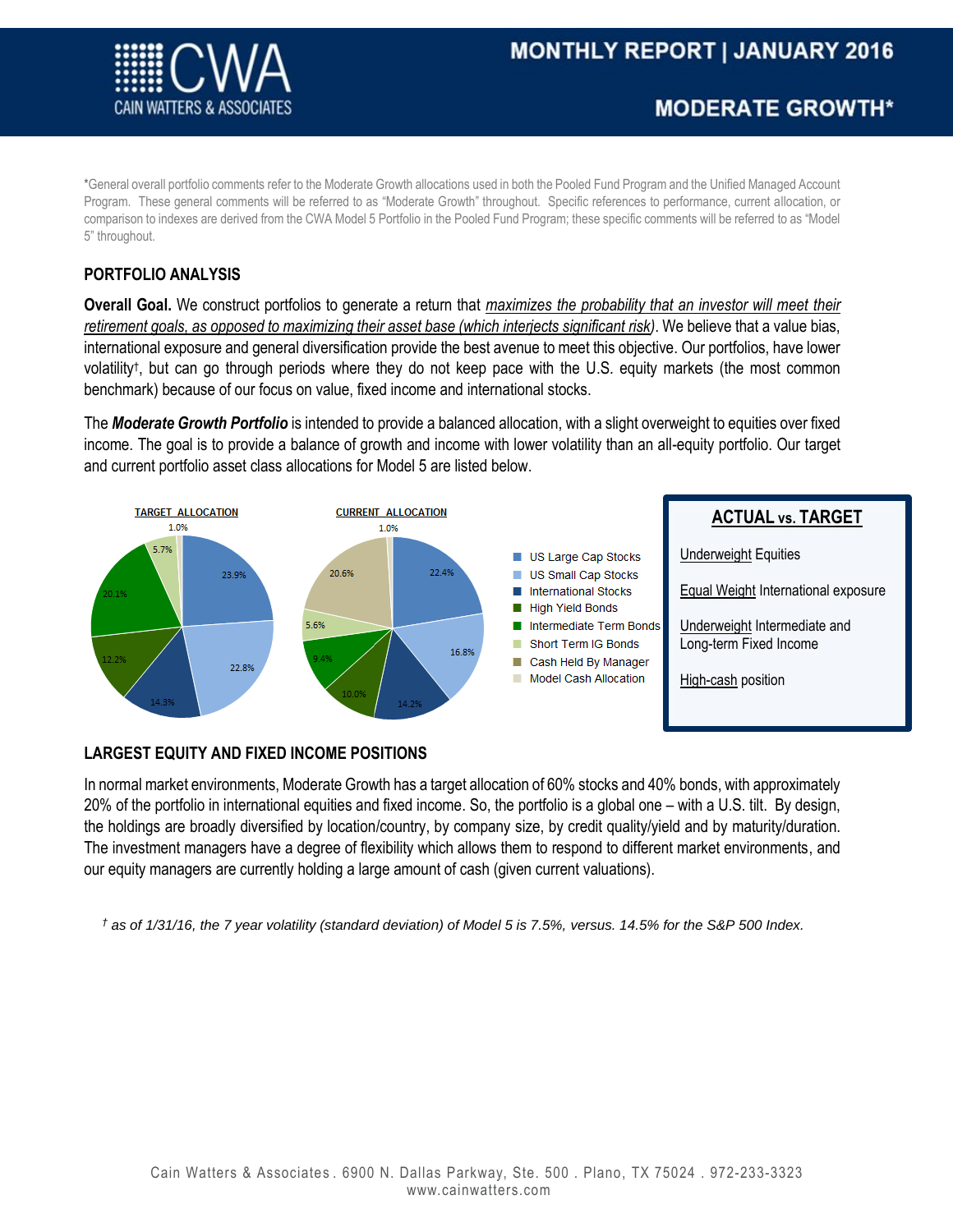

### **PERFORMANCE**

The Moderate Growth portfolios in the Pooled Fund Program and the Unified Managed Account Program have slightly different investments, costs and thus returns. Accordingly, we direct you to your account statement for your individual performance.

In January, Model 5 (net of fees and expenses) outperformed <sup>(1)</sup> the Global 60/40 Index and "market perform" (1) when compared to the U.S. 60/40 Index and the S&P Moderate Growth Index, which posted the following returns:

| <b>PERFORMANCE</b>                          | JAN.      | <b>COMMENTS</b>                                                                                                                                                                                                    |
|---------------------------------------------|-----------|--------------------------------------------------------------------------------------------------------------------------------------------------------------------------------------------------------------------|
| Global 60/40 Benchmark Index <sup>(2)</sup> | $-3.14%$  | International stocks underperformed U.S. stocks and our portfolio had less<br>international exposure than the benchmark. This caused us to<br>underperform the U.S. benchmark and outperform the Global benchmark. |
| U.S. $60/40$ Benchmark Index $(3)$          | $-2.42%$  |                                                                                                                                                                                                                    |
| S&P Moderate Growth Index <sup>(4)</sup>    | $-2.27\%$ |                                                                                                                                                                                                                    |

- (1) "Market Perform" means within a range of +10 bps to -10 bps of the applicable index for the month (or +/- 8 bps per month for YTD performance); "Outperform" means more than +10 bps for the month (or more than +8 bps per month for YTD performance); "Underperform" means more than -10 bps for the month (or more than -8 bps per month for YTD performance). **Please note performance comparison comments are based upon Model 5 Pooled Fund Program data. There are inherent limitations in the use of model performance – please read the Model Disclosure found on p. 6. Investors should consult their individual custodial statement for actual performance of individual portfolios. Actual performance comparisons may differ from model comparisons.**
- (2) Global 60/40 Benchmark is 60% MSCI ACWI Index & 40% Barclays Global Aggregate Bond Index.
- (3) U.S. 60/40 Benchmark is 60% S&P 500 Index & 40% Barclays U.S. Aggregate Bond Index.
- (4) S&P Moderate Growth Index is 50% S&P Target Risk Moderate Index & 50% S&P Target Risk Growth Index.

### **MARKET PERFORMANCE**

**General Overview.** The equity markets – across the globe – started 2016 with a correction. Rapidly falling energy prices and fears about a slow-down in China spooked investors, sending them fleeing from equities and into fixed income and gold, during the first two and a half weeks of the month. Then, on January 21, European Central Bank (ECB) President Draghi made it clear that the ECB would continue and even accelerate its loose monetary policy to stoke European growth, causing markets to start a rally that resulted in a partial recovery in the global markets towards the end of the month. However, concerns abound about 2016. But, the last part of 2015 and the beginning of 2016 have firmly entrenched several interesting themes.

**First**, the equity markets and energy are – at the moment – significantly intertwined as a result of a general concern about global growth and, thus, energy demand. So, the energy markets are not only concerned about over-supply, but also about demand growth – which will be necessary to close the supply-demand gap. As investors become more bullish on global growth and consumption, energy and stocks have rallied (and vice versa). Further, fears about an energy (and commodities) collapse have hammered emerging markets that are dependent on commodities, sending investors fleeing to the U.S. Our view is that absent a recession, the energy markets will stabilize in the first half of 2016, and could rally significantly in the latter part of 2016 and 2017. Supply is being cut aggressively in the U.S. and other high cost regions, much quicker than the market realizes – in our opinion.

**Second**, despite what they say, we believe central bankers across the world are watching the markets and will use rhetoric and action to prop them up. The crisis of 2008-2009 began with the subprime meltdown and a bleed off in the equity markets, which fed upon itself until a panic set in. Right now, you can see a similar contagion that could happen if an energy collapse accelerated beyond fundamentals, putting pressure in emerging markets, banks and bondholders. We believe that this is unlikely, and that central banks will use their pulpit to talk the market off the ledge – if it gets there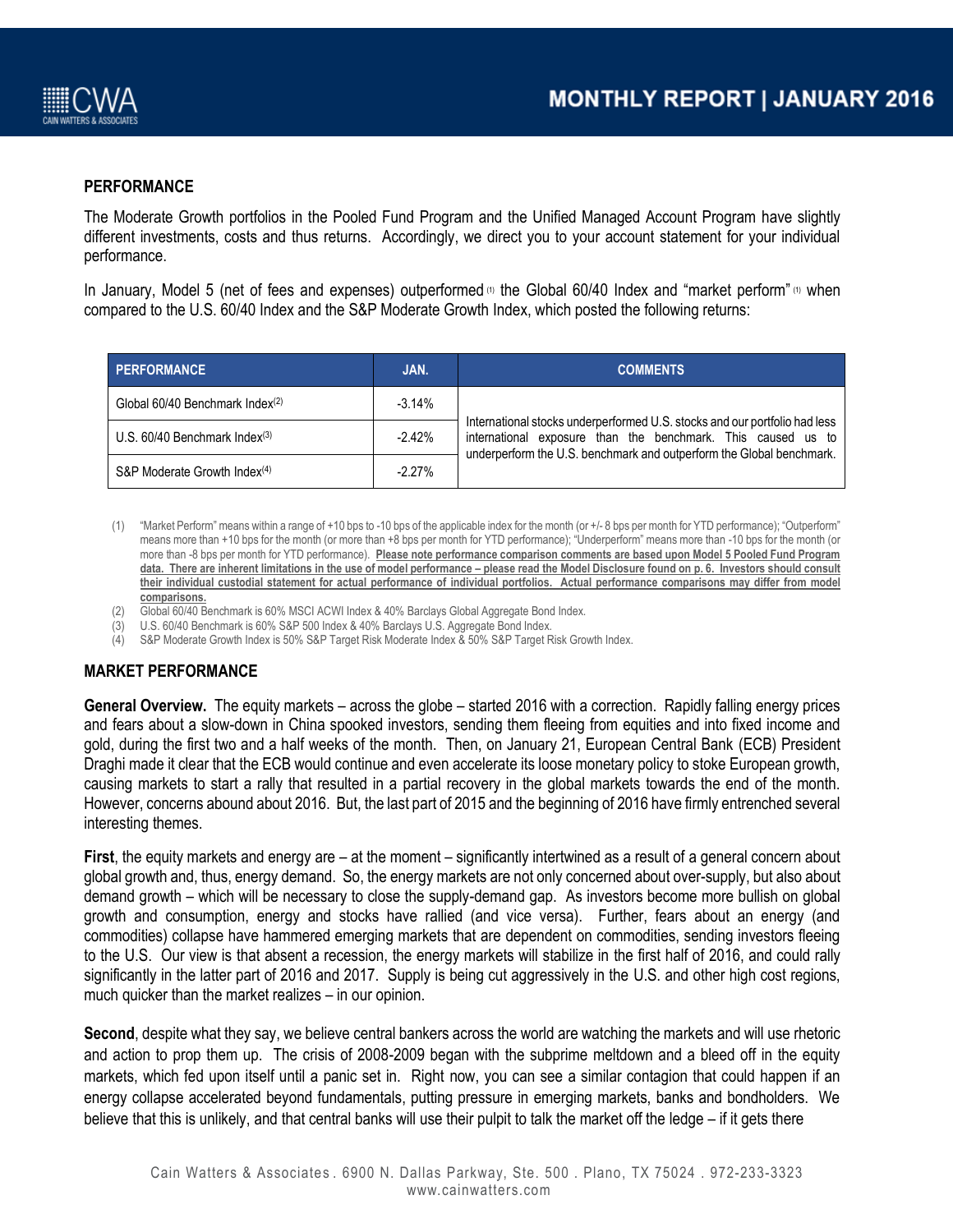



**Third**, the U.S. has benefited from its "safe haven" status, handily outperforming most of the rest of the world (both fixed income and equities). As investors sell their equities, the capital has to go somewhere and that "somewhere" is and has been the U.S. We believe that until there is direction in the markets, the U.S. will continue to benefit from this trend. However, if a trend of global growth emerges, we believe that the U.S. stocks will start to lag, given currency and earnings headwinds. That time, is not upon us just yet.

### **Equities**

As noted earlier, the global equity markets suffered declines in January:

| <b>PERFORMANCE</b>                     | JAN.     | <b>MULTIPLE</b> | <b>COMMENTS</b>                                                                                                                                                                                                           |
|----------------------------------------|----------|-----------------|---------------------------------------------------------------------------------------------------------------------------------------------------------------------------------------------------------------------------|
| U.S. Equities $(5)$                    | $-5.64%$ | 18.57           | There was broad-based selling among all but the very largest stocks. The<br>Largest 100 stocks were up 1.4% for the month, while those remaining were<br>down 11.4%. This continues an almost 2-year trend of divergence. |
| International Developed <sup>(6)</sup> | $-7.21%$ | 17.97           | Foreign equities underperformed domestic markets, partly due to a<br>strengthening dollar in January.                                                                                                                     |
| Emerging Markets <sup>(7)</sup>        | $-6.49%$ | 11.40           | Continuing currency wars, China's slowdown and global growth concerns<br>weighed heavily on emerging markets.                                                                                                             |

(5) U.S. Equities are represented by the Russell 3000 Index.

(6) International Developed is the MSCI EAFE Index.

(7) Emerging Markets is the MSCI EM Index.

The U.S. equity markets continued to lead the world. However, earnings season is upon us. In general, earnings have been mediocre, but there are significant headwinds for the rest of 2016. U.S. multinational companies are having to deal with softening economic growth across the globe and a strong U.S. dollar (which means that earnings from abroad are worth less in U.S. dollars). The energy sector also saw a collapse in earnings, weighing down overall corporate earnings. We believe – with a hint of growth in Europe or Asia – that international stocks are poised to outperform, given their very low valuations relative to the U.S.

The Moderate Growth portfolios have international exposure, which certainly hurt in January (and for the past several years). Further, Moderate Growth allocations are value tilted, which means their price to earnings multiple is lower than that of the S&P 500. However, as noted previously, value has dramatically lagged growth. Examples include the FANG stocks (Facebook, Amazon, Netflix and Google) which have significantly outperformed. Considering the value bias of our managers, the Model 5 exposure to these companies is limited, given their very high valuations.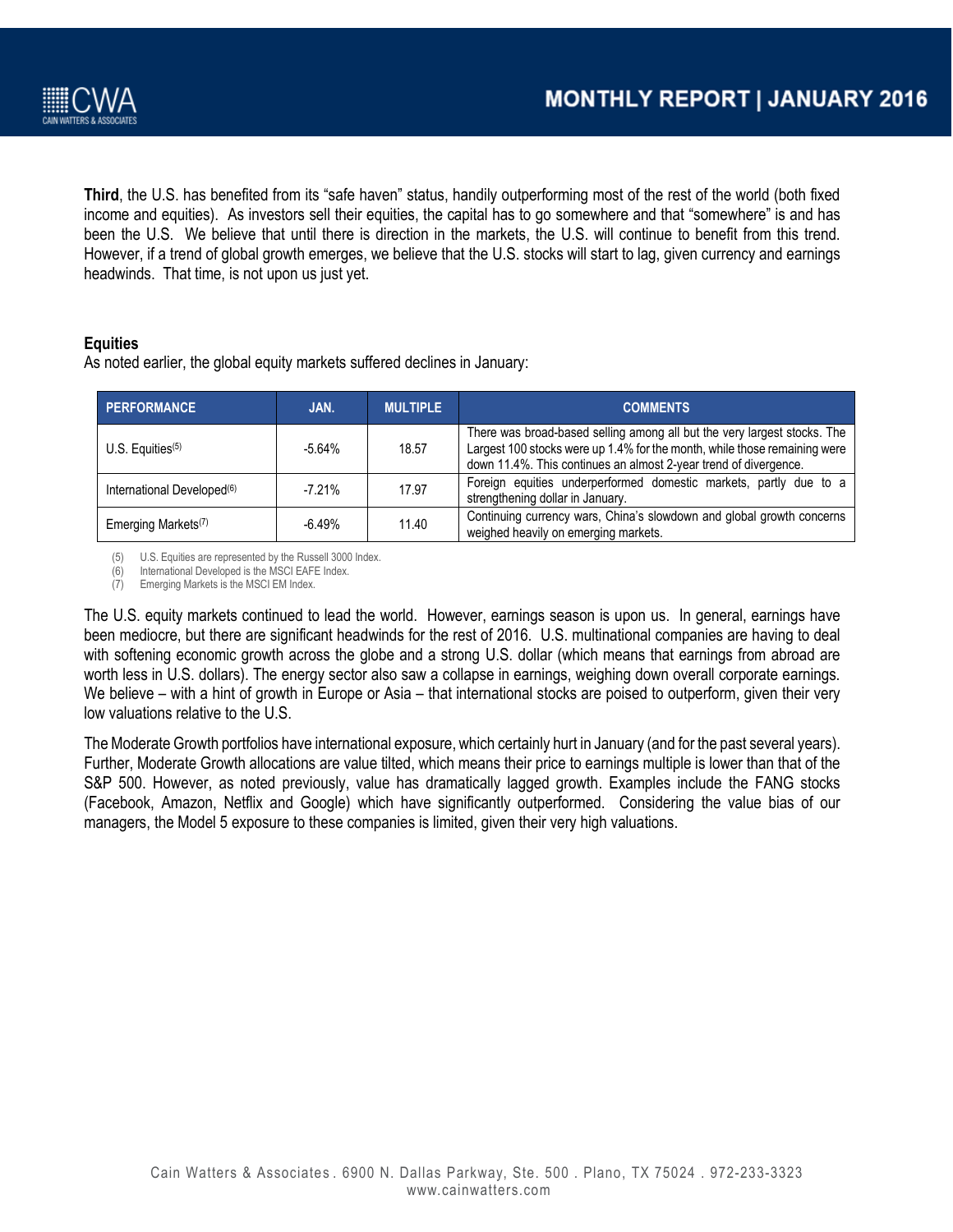

**Fixed Income**. Fixed income easily outperformed equities in January. And, for those that hate bonds (and there are many that do), January – particularly the first 2.5 weeks – showed why they are an invaluable investment.

| <b>PERFORMANCE</b>                               | JAN.     | <b>SPREAD</b><br><b>OVER UST</b><br><b>10 YEAR</b> | <b>COMMENTS</b>                                                                                                |
|--------------------------------------------------|----------|----------------------------------------------------|----------------------------------------------------------------------------------------------------------------|
| U.S. Treasuries (Medium Duration) $(8)$          | 3.16%    |                                                    | U.S. 10-Year Yield was 1.92% at the end of January.                                                            |
| U.S. Treasuries (Longer Duration) <sup>(9)</sup> | 5.23%    | 0.76%                                              | Long-term treasuries benefited greatly from a flight to quality and<br>capital outflows from emerging markets. |
| Global Fixed Income <sup>(10)</sup>              | 0.86%    | $-0.32%$                                           | A well-diversified, global allocation to investment grade bonds<br>provided a positive portfolio anchor.       |
| Emerging Fixed Income <sup>(11)</sup>            | $-0.02%$ | 4.17%                                              | Safety in sovereign debt was offset by currency devaluation.                                                   |
| High-Yield <sup>(12)</sup>                       | $-1.61%$ | 7.34%                                              | After bottoming out in June 2014 at 3.5%, high-yield spreads<br>widened further in January (by almost 1%).     |

(8) U.S. Treasuries (7-10 Years), represented by the Barclays UST 7-10 Yr. Total Return Index

(9) U.S. Treasuries (20+ Years), represented by the Barclays UST 20+ Yr. Total Return Index

(10) Barclays Global Aggregate Bond Index.

(11) Barclays Emerging Markets USD Aggregate Bond Index.

(12) Barclays U.S. Corporate High-Yield Index

The fixed income markets – once again – showed the value of high quality fixed income in most corrections (that, of course, are not driven by a fear of rising rates). In addition, it also showed the value of cash and/or longer duration fixed income. The Moderate Growth portfolios have cash, corporate and short term fixed income, along with high yield. Therefore, the Moderate Growth will outperform during periods when rates are rising or there is economic growth, but underperform modestly during a period of falling rates. For Model 5, if you factor in the cash position, the portfolio underperformed a higher quality, medium to longer duration fixed income portfolio, but generally performed in line with a fixed income portfolio with a similar composition.

**Commodities and Real Assets**. The Moderate Growth portfolios do not have significant exposure to commodities, except indirectly. However, commodities and real assets (real estate) provide a good sense of global demand (in the case of industrial commodities) or fear (gold).

| <b>PERFORMANCE</b>                | JAN.      | <b>TREND</b> | <b>COMMENTS</b>                                                                                    |
|-----------------------------------|-----------|--------------|----------------------------------------------------------------------------------------------------|
| Energy $(13)$                     | $-9.21%$  | <b>DOWN</b>  | Oil fell from \$37.04/barrel to \$33.62, as the dollar strengthened and demand<br>fears escalated. |
| Real Estate <sup>(14)</sup>       | $-4.14%$  | <b>DOWN</b>  | Potential rising rates are a headwind to profits and valuations.                                   |
| Industrial Metals <sup>(15)</sup> | $-1.57\%$ | <b>DOWN</b>  | The entire commodity complex continued its bear market.                                            |
| Gold <sup>(16)</sup>              | 5.35%     | UP           | Gold benefited from the flight to safety, even in the face of a rising dollar.                     |

(13) S&P GSCI Energy Total Return Index.

(14) Dow Jones U.S. Real Estate Index.

(15) S&P GSCI Industrial Metals Total Return Index.

(16) Gold Spot Index in USD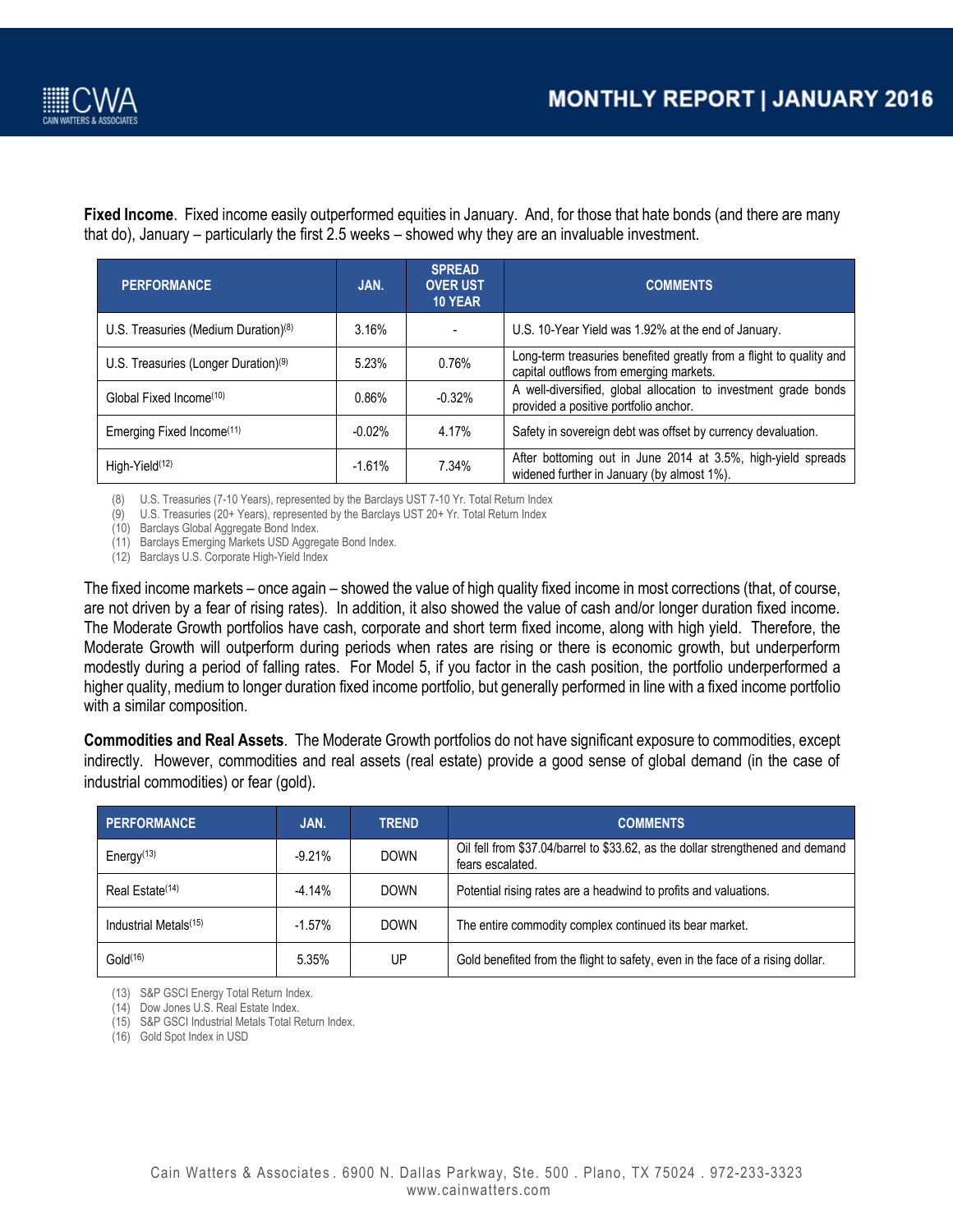

# **WHAT DO WE EXPECT?**

**Global Markets; Economic Climate***.* We believe that the U.S. Federal Reserve and China will drive the narrative this year. Absent additional tightening by the Fed, we do not expect a global recession. We believe that China will muddle through, as it attempts to move from an export driven country to a consumer nation – along with slower growth. China's central planners have made moves that have both enhanced growth (relaxed lending requirements) and depressed it (reduced energy subsidies in a lower energy cost world). In addition, China has wisely backed away from intervention into its wildly volatile stock market, given that its intervention has caused more, not less, volatility (speculators will start to dump shares if they believe that Chinese authorities will halt trading of certain stocks).

As for Europe and elsewhere, we believe that central bankers across the globe will continue to use rhetoric and their balance sheets to stimulate growth, though we remain concerned that the Fed will try to prove a point by tightening (though there is no good reason to do so, given the tenuous. state of the world economy). Absent a Chinese or Fed induced recession, we believe that the energy markets will start to stabilize, if they have not already done so, as supply and demand come into balance. Oil is experiencing its worst bout of a supply driven correction since the 1980s. And, the equity markets are following energy, though not as sharply down. But, we believe that the energy markets are much more flexible and less oversupplied than the 1980s, and that the U.S. – in particular – will see a dramatic decline in production in the second half of 2016 and first half of 2017 (losing as many as 1 million barrels per day in production) – before U.S. production starts a steady climb back up. Indeed, the U.S. (driven by the market, not central planners) will become the world's "swing producer" of energy.

And, we believe – at some point later this year or early next – that Russia will join OPEC, adding 10-11 million barrels a day to the cartel. In this event and a subsequent cut in production, energy prices could rebound north of \$50 per barrel and OPEC could indeed institute some form of price "targeting" much like the Fed targets interest rates. In any event, we believe that the energy market will start to sense this late this year, and prices will start recovering (absent a recession).

**CWA Moderate Growth Portfolios***.* As for the allocations for the Moderate Growth portfolios, we believe we are well-positioned. Managers have been very defensive. Further, the portfolios have international exposure, which has dramatically underperformed the U.S. We believe that – given valuations – this should start providing excess returns (relative to the U.S. indices) based on currency benefits and, hopefully, stability outside the U.S.

**High-Beta Stocks and Swimming Naked.** During the recovery after the Financial Crisis, high-beta stocks - and high-beta stock pickers - have seen very high returns. In the investment world, "beta" defines (in general) how much of a stock's return can be explained by market fluctuations. For example, if a stock has a beta of 1, then it should go up and down (generally) in line with the market. So, if the market is up 10%, the stock should go up by about 10% (generally speaking). The higher a stock's beta, the more volatile it is - a stock with a beta of 1.5 would see returns of 15% during a 10% market return and vice versa. High-beta stocks are great to own during times of "reflation" - when the markets are going straight up. However, they can be deadly during market downturns, assuming that their beta is being driven by high leverage and/or significant economic sensitivity. For example, a company with a lot of debt may react to market conditions like a house with a small down payment and a big mortgage. For example, if you buy a house for \$100,000 with a 10% down payment and the housing market increases by 10%, you have made \$10,000 (on paper) on just \$10,000 of equity (100% return). How awesome is that? However, if the housing market corrects by 5%, you have (conversely) lost 50% of your equity (on paper). This is what we experienced during the housing meltdown. We had a lot of debt, with the assumption that the housing market would never go down - a faulty assumption. The same holds true with companies with a lot of debt that are economically sensitive. It's only a matter of time.

Our philosophy is that a higher quality, value-oriented portfolio - quality companies with reasonable balance sheets and a reasonable valuation - will do better over time. It has caused the U.S. to lag a bit during the last few years, but we believe that slow and steady wins the race. And, we are ever mindful of what Warren Buffett said about investing, "*Only when the tide is out do you discover who's been swimming naked...."* We intend for our clients to always have a swimsuit on, even when the party is at its height.